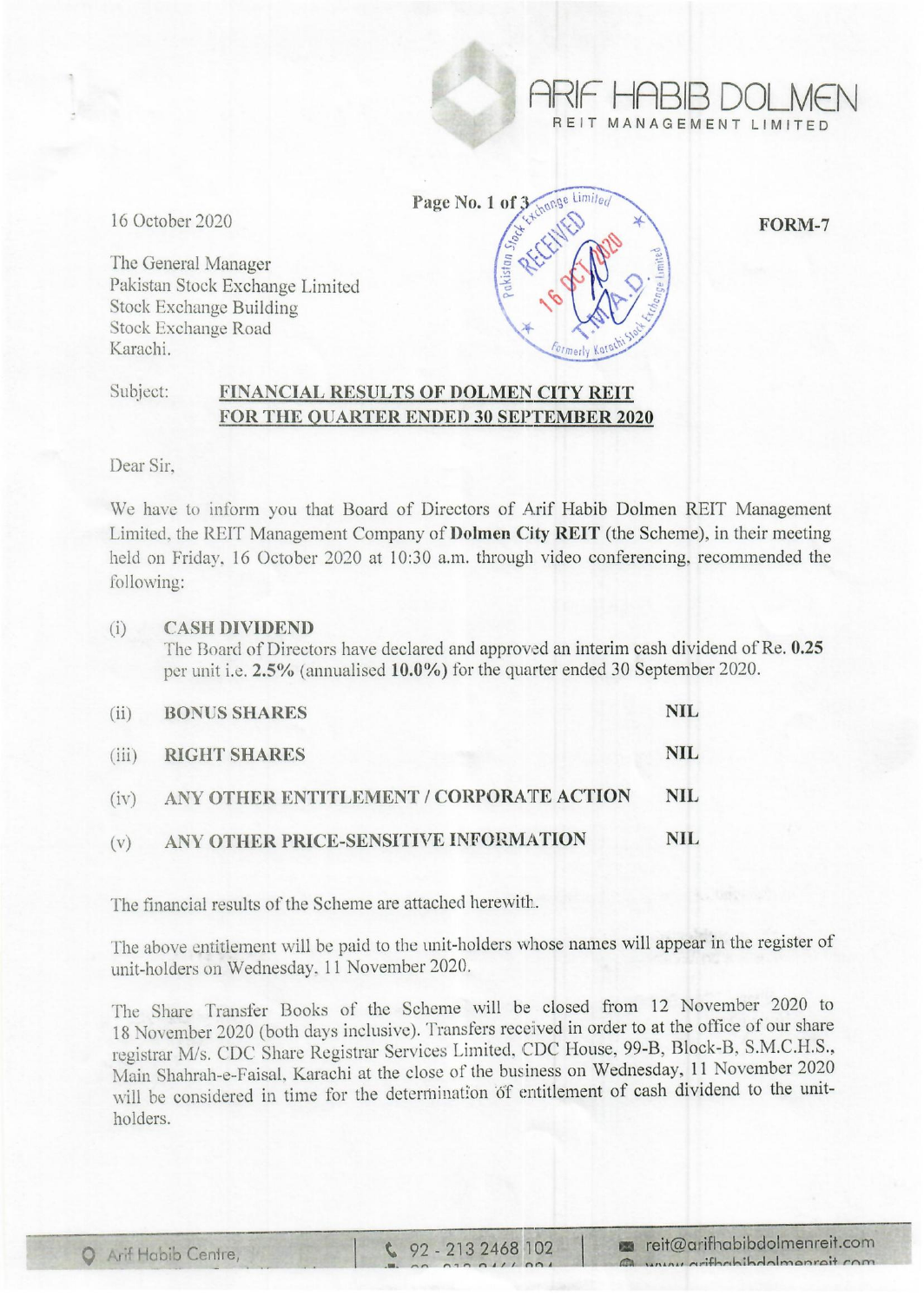

# **Page No.2 of 3,**

You may please also inform the TRE Certificate Holders of the Exchange accordingly.

The quarterly report of the Scheme for the quarter ended 30 September 2020 will be transmitted through PUCARS, within specified time.

REIT Yours' faithfully,  $\cdot$ O **aib Yaqoob** 

CFO & Company Secretary